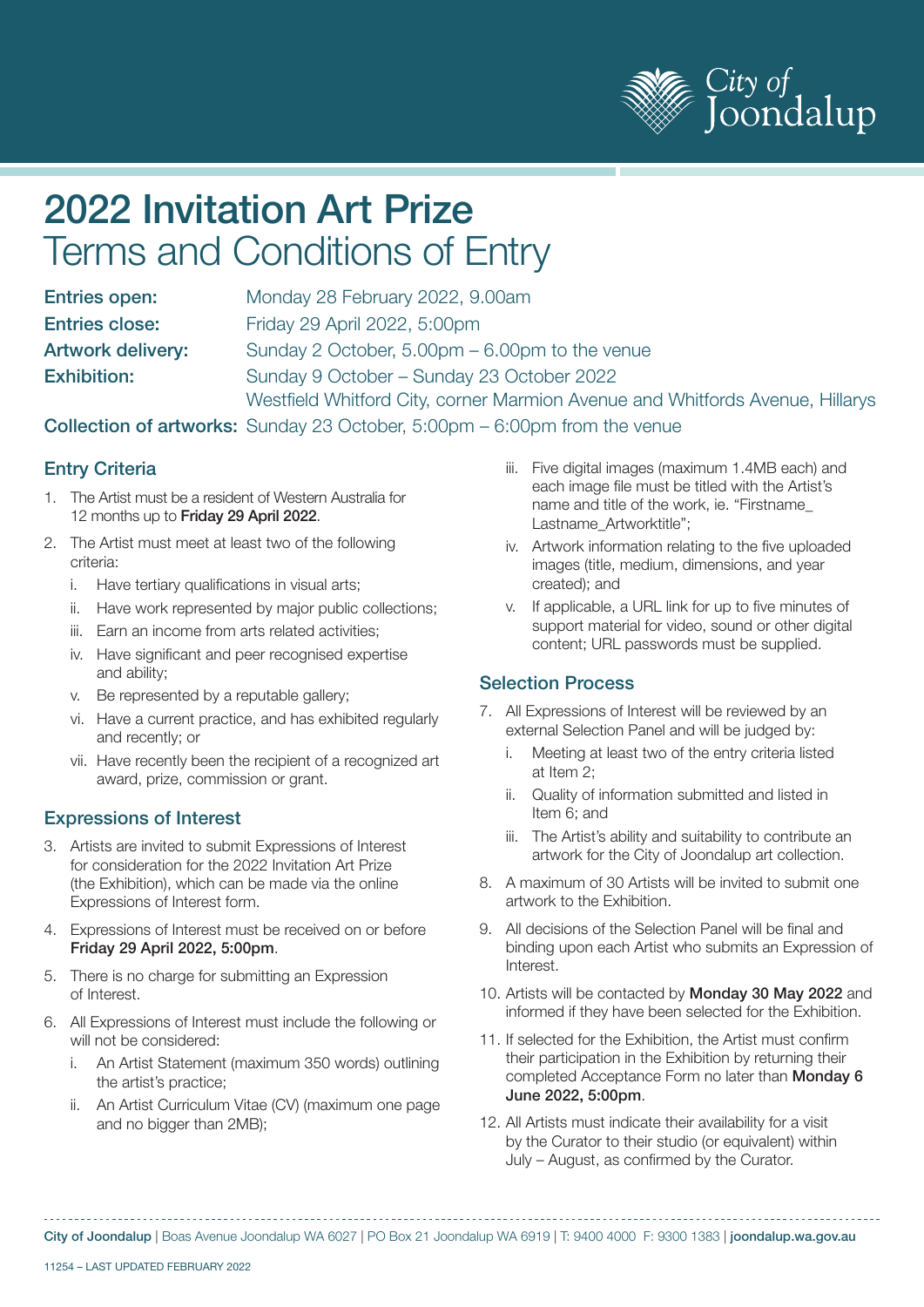## Exhibiting Terms

- 13. All Artists must submit one distinct artwork to the Exhibition to be judged on individual merit.
- 14. Only the Artist who created the Artwork can enter the Artwork for inclusion in the Exhibition.
- 15. The Artwork must have been created within a period of 12 months before Sunday 2 October 2022 and must not have been exhibited in any other exhibition or entered in any other award. If the Artwork is identified as having breached this condition it will be excluded from the judging process and the City reserves the right to withdraw the Artwork from the Exhibition and will do so at its discretion.
- 16. All selected artists will receive an exhibition payment of \$500.00 + GST (if applicable) for participation in the exhibition. The payment is conditional upon completion of a New Supplier Form and submission of Tax Invoice to the City of Joondalup.
- 17. Artworks must be culturally appropriate and authentic. Artwork containing cultural themes, stories or knowledge and/or using traditional Indigenous cultural techniques must be produced by an artist who has the authority to share this knowledge. Non-Indigenous artists should refer to the Australia Council for the Arts' *[Protocols for using First Nations Culture and Intellectual](https://australiacouncil.gov.au/investment-and-development/protocols-and-resources/protocols-for-using-first-nations-cultural-and-intellectual-property-in-the-arts/)  [Property in the Arts](https://australiacouncil.gov.au/investment-and-development/protocols-and-resources/protocols-for-using-first-nations-cultural-and-intellectual-property-in-the-arts/)* when working with and seeking approval for referencing cultural material.
- 18. The City's Curator will evaluate the Artwork for inclusion in the Exhibition in accordance with these Terms and Conditions. Due to the public location, the Artwork must be suitable for viewing by all age groups. If the Curator decides that the Artwork is not accepted for inclusion, the Artist will be contacted to arrange for collection of the Artwork. The Curator's decision on inclusion is final and is not the subject of appeal.
- 19. Artists must provide the following information, for marketing collateral, to the City no later than Wednesday 27 July 2022, 5.00pm:
	- i. An Artist Biography (maximum 200 words);
	- ii. An Artist Statement about the exhibiting artwork (maximum 200 words);
	- iii. The title, medium, dimensions and price of the Artwork; and
	- iv. A high-quality digital photograph (landscape orientation) of the Artist's studio/working area.
- 20. Artists must provide the following information, for exhibition, to the City no later than Sunday 21 August 2022, 5.00pm:
	- i. Contextual and installation information relating to the Artwork; and
	- ii. A high-quality digital photograph of the Artwork.
- 21. The Artwork must be delivered with dry materials and with secure hanging devices attached or will not be accepted for inclusion in the Exhibition. Preferred hanging devices are D-rings.
- 22. If required, arrangements for framing of the Artwork and the costs associated with framing is the responsibility of the Artist.
- 23. The Artwork must be robust and suitable for acquisition, without modification, into the City's art collection. Materials must be of archival quality. The Curator will evaluate the Artwork prior to acceptance into the Exhibition and throughout the exhibition period. The City reserves the right to withdraw the Artwork from the Exhibition and will do so where it is determined by the City that the Artwork is too fragile for display and acquisition.
- 24. No changes may be made to the Artwork after it has been accepted for inclusion in the Exhibition.
- 25. The medium and size of the Artwork should be suitable for the temporary exhibition facility and must meet the following criteria:
	- i. A wall-mounted artwork must not exceed:
		- 15kg in weight;
		- 160cm in height and width; and
		- 30cm in depth (protrusion from the wall).
	- ii. A free-standing artwork (including any plinth) must not exceed:
		- 25kg in weight; and
		- 160cm in height, width and depth.
- 26. The Artwork must be delivered with a label containing the Artist's name, the Artist's contact phone number and title of the Artwork.
- 27. The Artwork cannot be removed from the Exhibition until Sunday 23 October, 5:00pm – 6:00pm. The City may remove the Artwork from the Exhibition at its discretion.

#### Judging and Winning Work

- 28. The Artwork will be judged for the Overall Prize (Acquisitive Prize) by a panel of independent arts industry professionals selected by the City and judged on artistic merit and suitability for the City of Joondalup art collection.
- 29. The Prize is acquisitive in that the winning artwork is accessioned into the City of Joondalup Art Collection at the end of the exhibition.
- 30. The value of the Prize is \$25,000 which will be paid on presentation to the City of an invoice from the winning Artist. If the Artist is registered for GST, this amount must be added to the \$25,000 amount. In order to receive payment, the Artist may be required to complete a New Supplier Form (if not already a supplier of the City).
- 31. Judging will take place at the Venue. The winner of the Prize will be announced at the official opening on Saturday 8 October 2022. Artists will be invited to attend the official opening (invitations will be sent prior to that date).
- 32. The decision of the judging panel in relation to any aspect of the award will be final and binding upon each Artist who enters the competition.